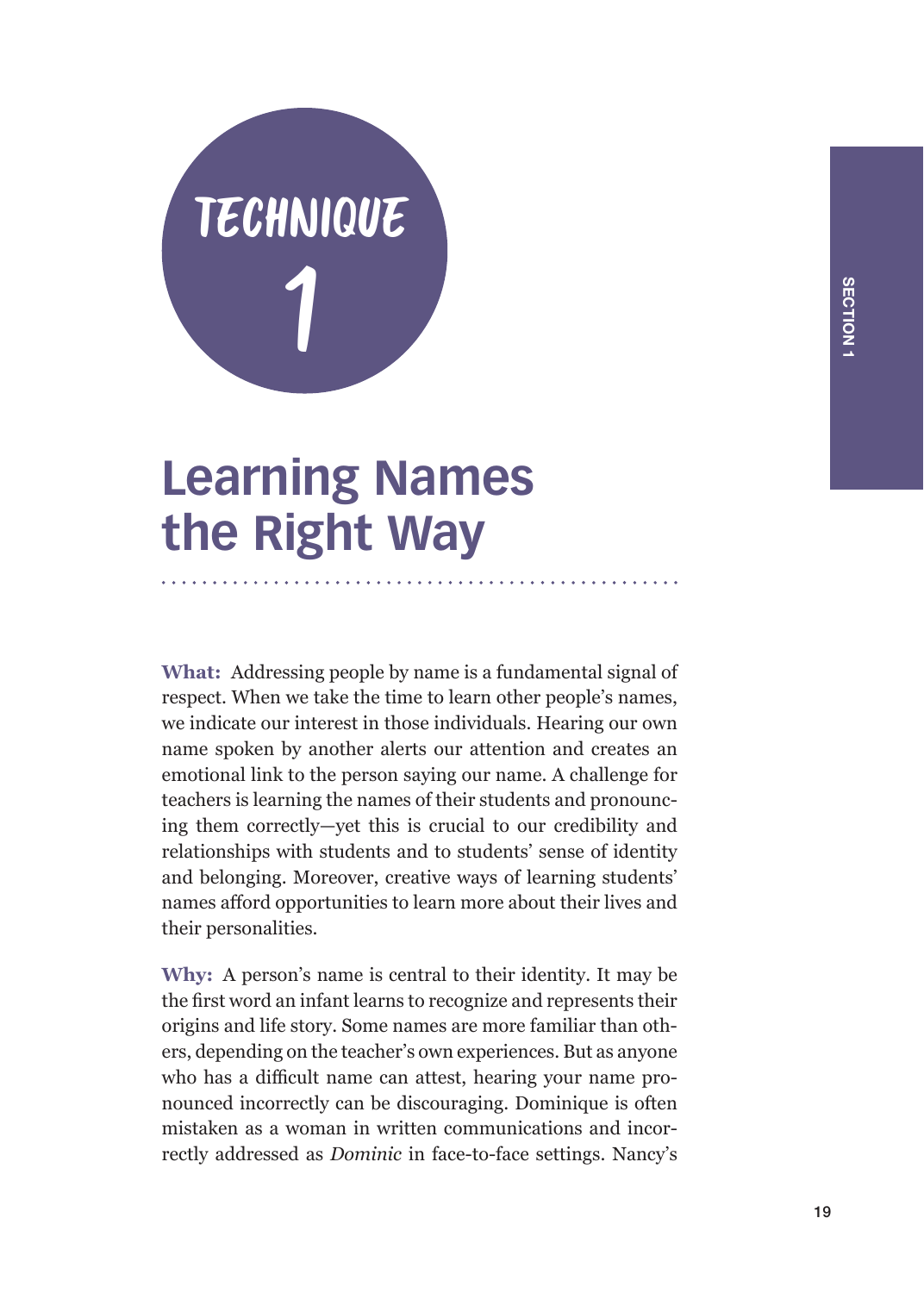last name is pronounced *fry* but is more commonly incorrectly rhymed with *gray*. As adults, we know how to fix these errors easily, but it is different when you are a child who is being addressed incorrectly by an authority figure. Few students will correct you. Even worse is to have your name dismissed as "too difficult" and to be given a nickname instead. Saying a student's name correctly is "a powerful fulcrum for harnessing student engagement and motivation in a classroom" (Elwell & Lopez Elwell, 2020, p. 13). Not knowing or being unwilling to use a student's name contributes negatively to a sense of "otherness" and a belief that the student is not valued in the classroom. In sum, teachers have an obligation to

- learn the names of students,
- learn the story behind their names, and
- learn how to pronounce them correctly.

Teachers may have anywhere from 20 to 200 students each day, depending on their grade level and subject area. Here are some ways to accomplish all three goals and establish an early sense of belonging.

**How:** The first order of business is to learn the names of students. For younger students, you can start the school year by having desks and cubbies labeled with children's names in order to form immediate associations in your mind. Name tents that have been designed by students are helpful early on for building the habit of using children's names whenever you address them. If a name is unfamiliar to you, ask the child how to pronounce it correctly. Song's with children's names in them reinforce the names of each child. Primary educator and instructional coach Claudia Readwright developed a host of name songs that can be used daily to welcome students (see Figure 1.1.).

We have used a silent interview with older students to introduce one another to the class. Each student is given a blank sheet of paper that has been folded into a book. They interview a partner by writing questions to the other person and trading papers to answer the questions. After several minutes, the students introduce their partner to the rest of the class. Once the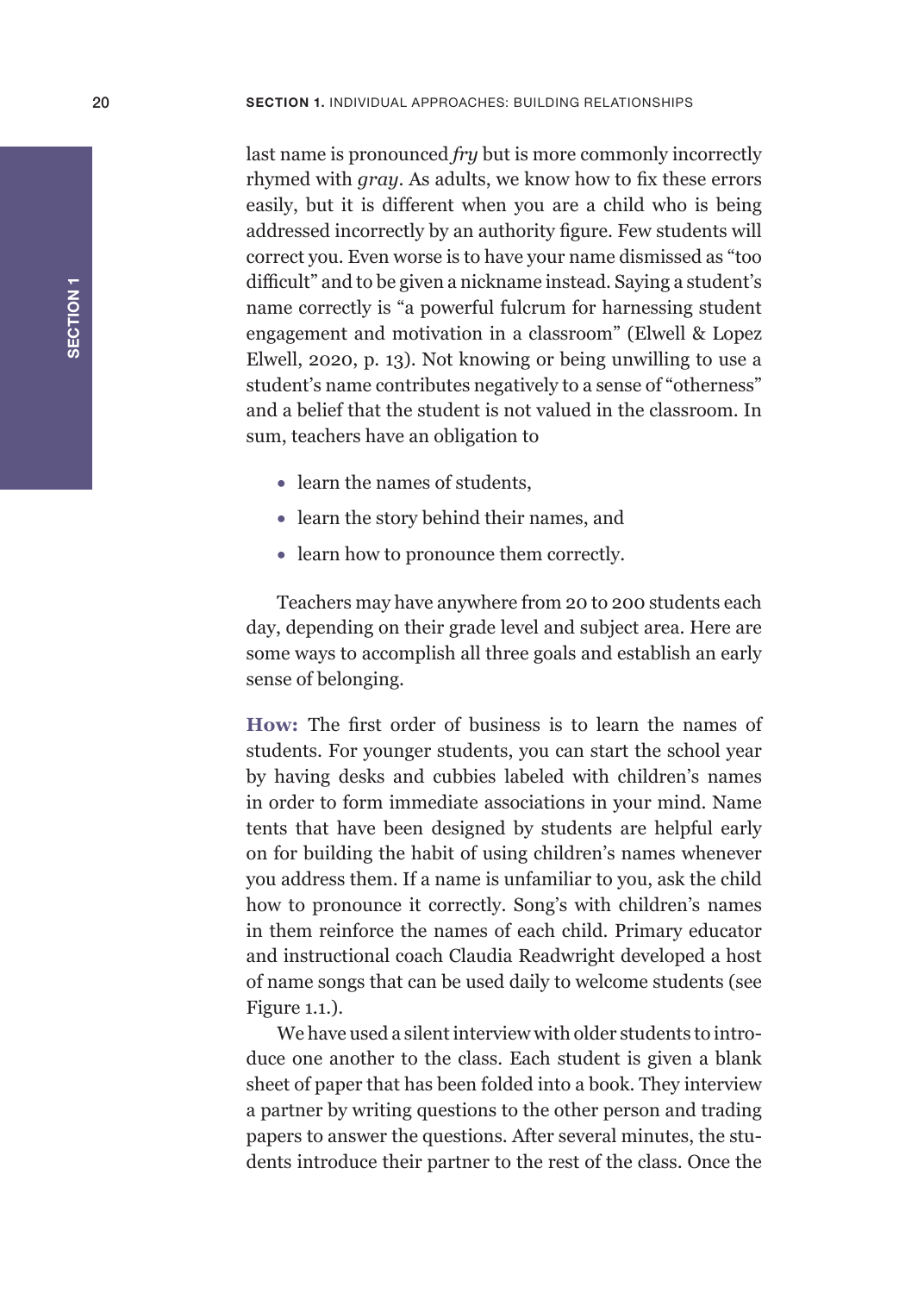| <b>I Wonder What Your Name Is</b>                                      | We're Glad to See You Here      |
|------------------------------------------------------------------------|---------------------------------|
| Tune: "I Had a Little Turtle"                                          | Tune: "Farmer in the Dell"      |
| [Teacher sings]                                                        | We're glad to see you here.     |
| I wonder what your name is.                                            | It gives us joy and cheer.      |
| I wonder if you know. [Look at the child                               | Sure, it's true, we say to you, |
| and make eye contact]                                                  | We're glad to see you here.     |
| Your name is _______. [Wait for the child                              | Claudia is here.                |
| to respond]                                                            | She gives us joy and cheer.     |
| Hello, hello, hello.                                                   | Sure, it's true, we say to you, |
| [Continue singing to each child until<br>everyone has said their name] | We're glad to see you here.     |
| <b>Waving Hello</b>                                                    | <b>Hello Song</b>               |
| Tune: "For He's a Jolly Good Fellow"                                   | Tune: "Good Night, Ladies"      |
| My hands are waving hel-loooo.                                         | Hello, Logan.                   |
| My hands are waving hel-loooo.                                         | Hello, Chloe.                   |
| My hands are waving hel-loooo.                                         | Hello, Mario.                   |
| Hello to Claudia!                                                      | We're glad you're here today.   |
| [Continue with feet, elbows, head]                                     |                                 |
| Where Is ?                                                             | <b>Look Who Came to School</b>  |
| Tune: "Are You Sleeping?"                                              | Tune: "Mary Had a Little Lamb"  |
| Where is Claudia?                                                      | Look who came to school today,  |
| Where is Claudia?                                                      | School today, school today.     |
| Please stand up.                                                       | Look who came to school today,  |
| Please stand up.                                                       | Our friend, Claudia!            |
| Do a little movement.                                                  |                                 |
| Do a little movement.                                                  |                                 |
| Now sit down.                                                          |                                 |
| Now sit down.                                                          |                                 |
| <b>Clap a Friend's Name</b>                                            | Glad I Came to School           |
| Tune: "London Bridge"                                                  | Tune: "Farmer in the Dell"      |
| Clap a friend's name with me,                                          | I'm glad I came to school.      |
| Name with me, name with me.                                            | I'm glad I came to school.      |
| Let's clap Claudia!                                                    | With the other boys and girls,  |
| [Variations: pat, stomp, snap]                                         | I'm glad I came to school.      |
|                                                                        | Claudia is here.                |

## Figure 1.1 Name Songs

*(Continued)*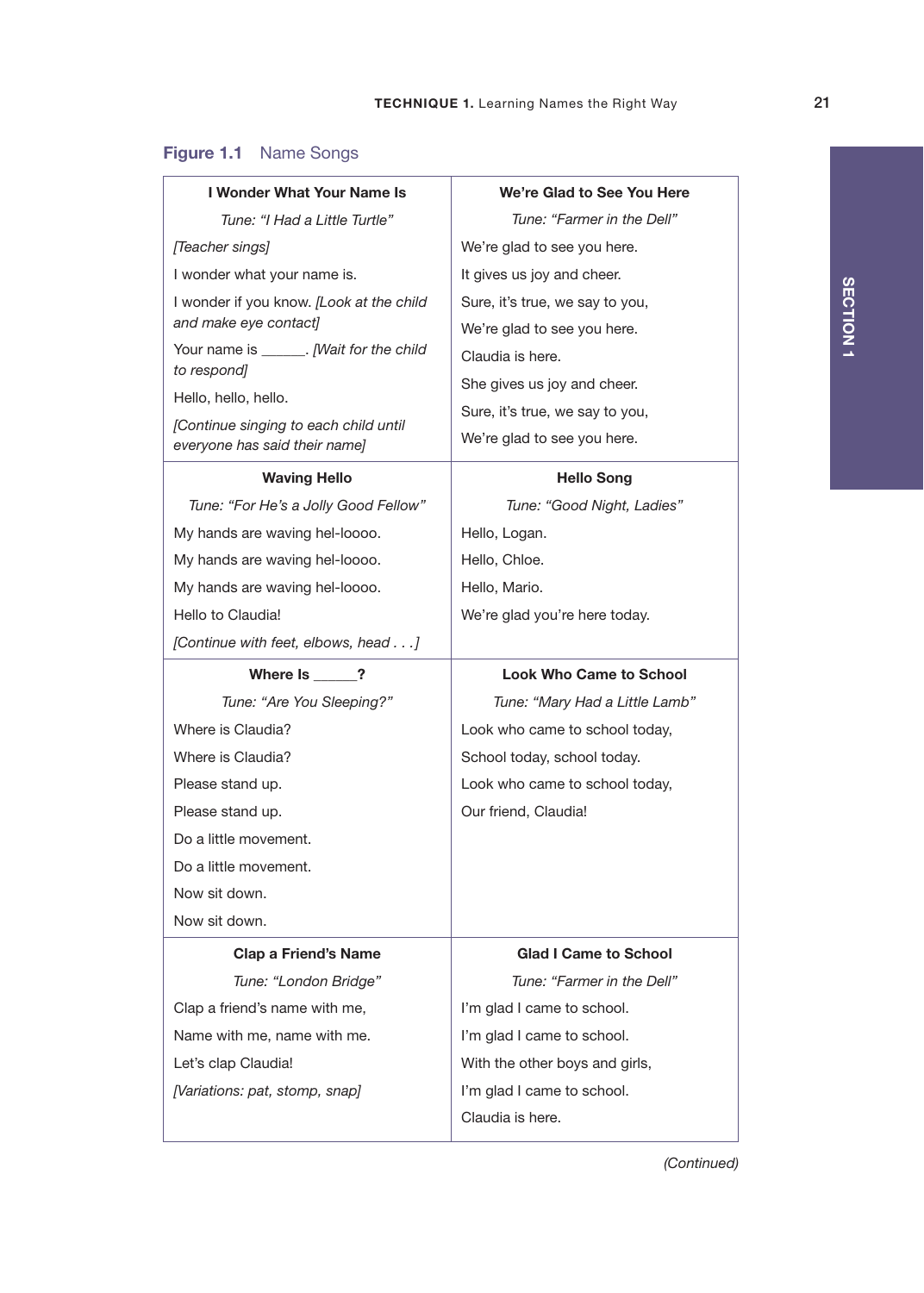(Continued)

|                                                                               | Logan is here.                        |
|-------------------------------------------------------------------------------|---------------------------------------|
|                                                                               | With the other boys and girls,        |
|                                                                               | I'm glad I came to school.            |
| <b>What Is Your Name?</b>                                                     | Hey, Children!                        |
| Tune: "Are You Sleeping?"                                                     | Tune: "He's Got the Whole World"      |
| What is your name?                                                            | Hey, children! Who's the town?        |
| What is your name?                                                            | Everybody stop and look around!       |
| My name's Claudia.                                                            | Say your name and when you do,        |
| My name's Nancy.                                                              | We will say it back to you!           |
| It is nice to meet you.                                                       | Claudia!                              |
| It is nice to meet you.                                                       | Claudia!                              |
| Let's be friends.                                                             |                                       |
| Let's be friends.                                                             |                                       |
| <b>Here Today Song</b>                                                        | <b>Say Your Name</b>                  |
| Tune: "If You're Happy and You Know It"                                       | Tune: "Twinkle, Twinkle, Little Star" |
| Claudia's here today, shout hurray!                                           | Say your name,                        |
| Claudia's here today, shout hurray!                                           | And when you do,                      |
| Claudia's here today;                                                         | We will say it back to you.           |
| She will learn and laugh and play.                                            |                                       |
| Oh, Claudia's here today, shout hurray!                                       |                                       |
| Where, Oh Where?                                                              |                                       |
| Tune: "1 Little, 2 Little, 3 Little"                                          |                                       |
| We're glad to see you here.                                                   |                                       |
| Where, oh where is our friend Claudia?                                        |                                       |
| It gives us joy and cheer.                                                    |                                       |
| Where, oh where is our friend Claudia?                                        |                                       |
| Sure, it's true, we say to you,                                               |                                       |
| Where, oh where is our friend Claudia?                                        |                                       |
| We're glad to see you here.                                                   |                                       |
| She's wearing stripes today!                                                  |                                       |
| Claudia is here.                                                              |                                       |
| [Adapt the description for each child-for example: She's wearing red today! ] |                                       |
|                                                                               |                                       |

*Source:* Compiled by Claudia Readwright and used with permission.

online **AV** Available for download at **Resources.com/removinglabels**